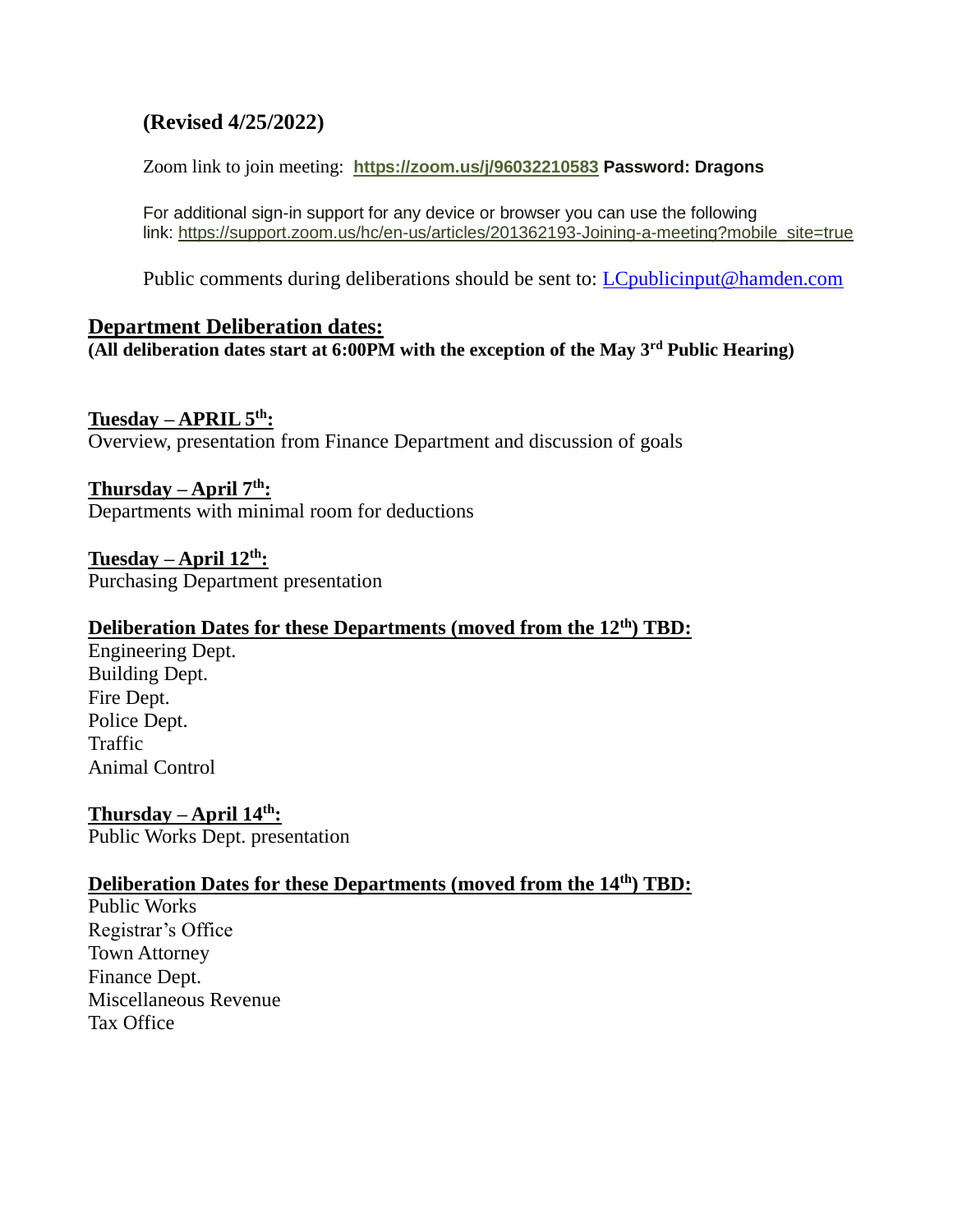### **Tuesday – April 19th:**

Executive Session – with Labor Counsel for Contract Discussion

# **Deliberation Dates for these Departments (moved from the 19th) TBD:**

Purchasing Dept. Economic Development Dept. Planning & Zoning Dept. Community Services & Youth Services Elderly Services Mental Health Q.V.H.D

# **Thursday – April 21st:**

Legislative Council State of Connecticut (Town) State of Connecticut (BOE) Assessor's Office Board of Education Public Works Town wide positions (including the 2 positions postponed from the Finance Committee on March  $21^{st}$ . – Arts, Culture, Recreation and Wellness Director and Digital Media Marketing Coordinator)

# **Deliberation Dates for these Departments (moved from the 21st) TBD:**

Legislative Council Assessor's Office – Expenditures Public Works Town wide positions (including the 2 positions postponed from the Finance Committee on March  $21^{st}$ . – Arts, Culture, Recreation and Wellness Director and Digital Media Marketing Coordinator)

#### **Tuesday – April 26th:**

Library Recreation Dept. Arts, Culture, Recreation and Wellness Dept. Medical – (BOE and Town) Fringes Personnel Office

# **Thursday – April 28th:**

I.T. Dept. Mayor's Office Town Clerk's Office Capital Clean-up